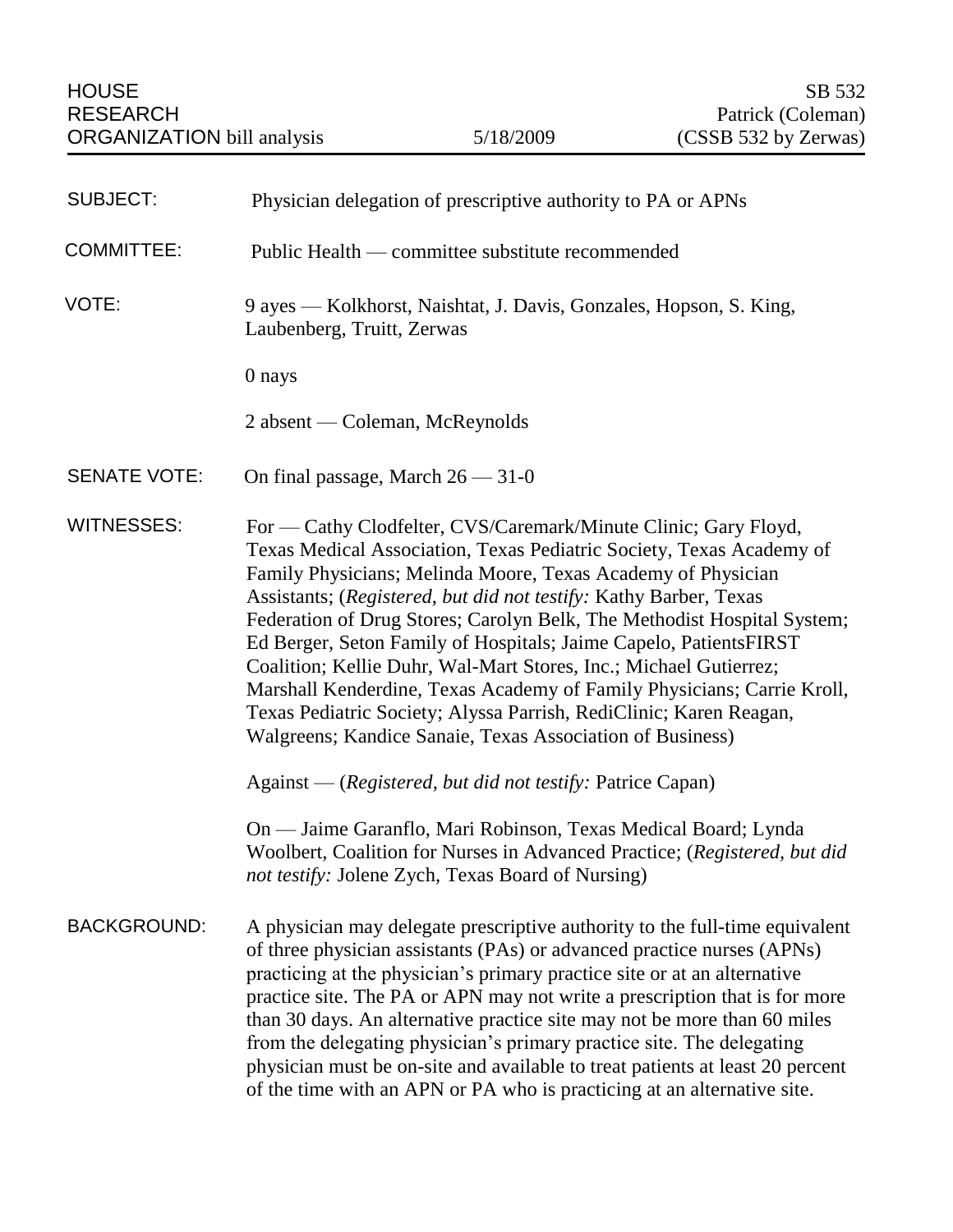DIGEST: CSHB 532 would revise the circumstances under which a doctor could delegate prescriptive authority to physician assistants and advanced practice nurses.

> The bill would increase from 30 to 90 days the amount of time for which a prescription for certain controlled substances could be carried out or written by a person to whom this authority had been delegated by a physician. A delegating physician would register with the Texas Medical Board the name and license number of a PA or APN to whom the physician delegated prescriptive authority. The board could develop an electronic online delegation registration process.

The definition of an alternative site would be revised to include a location within 75 miles, rather than 60 miles, from the physician's primary practice site. An alternative site also could be within 75 miles of the physician's residence. The physician would provide adequate supervision to a PA or APN practicing at an alternative site if the physician was onsite with the APN or PA at least 10 percent of the hours the APN or PA worked at the site during each month, rather than 20 percent of the time. The delegating physician could meet through electronic chart review the requirement to review at least 10 percent of the medical charts for each APN or PA practicing at an alternative site.

The board could modify or waive certain limitations on physician delegation of prescriptive authority to a PA or APN to allow a physician to delegate prescriptive authority to:

- no more than the full-time equivalent of six PAs or APNs, rather than three PAs or APNs;
- a practitioner more than 75 miles from the physician's residence or primary practice site; and
- PAs or APNs for which the physician did not meet the 10 percent on-site supervision requirement, if the physician was available onsite at regular intervals.

In granting such a modification or waiver, the board could not make more restrictive the maximum number of PAs or APNs to whom the physician could delegate prescribing authority, the permissible distance of an alternative site from the practitioner's primary practice site or residence, or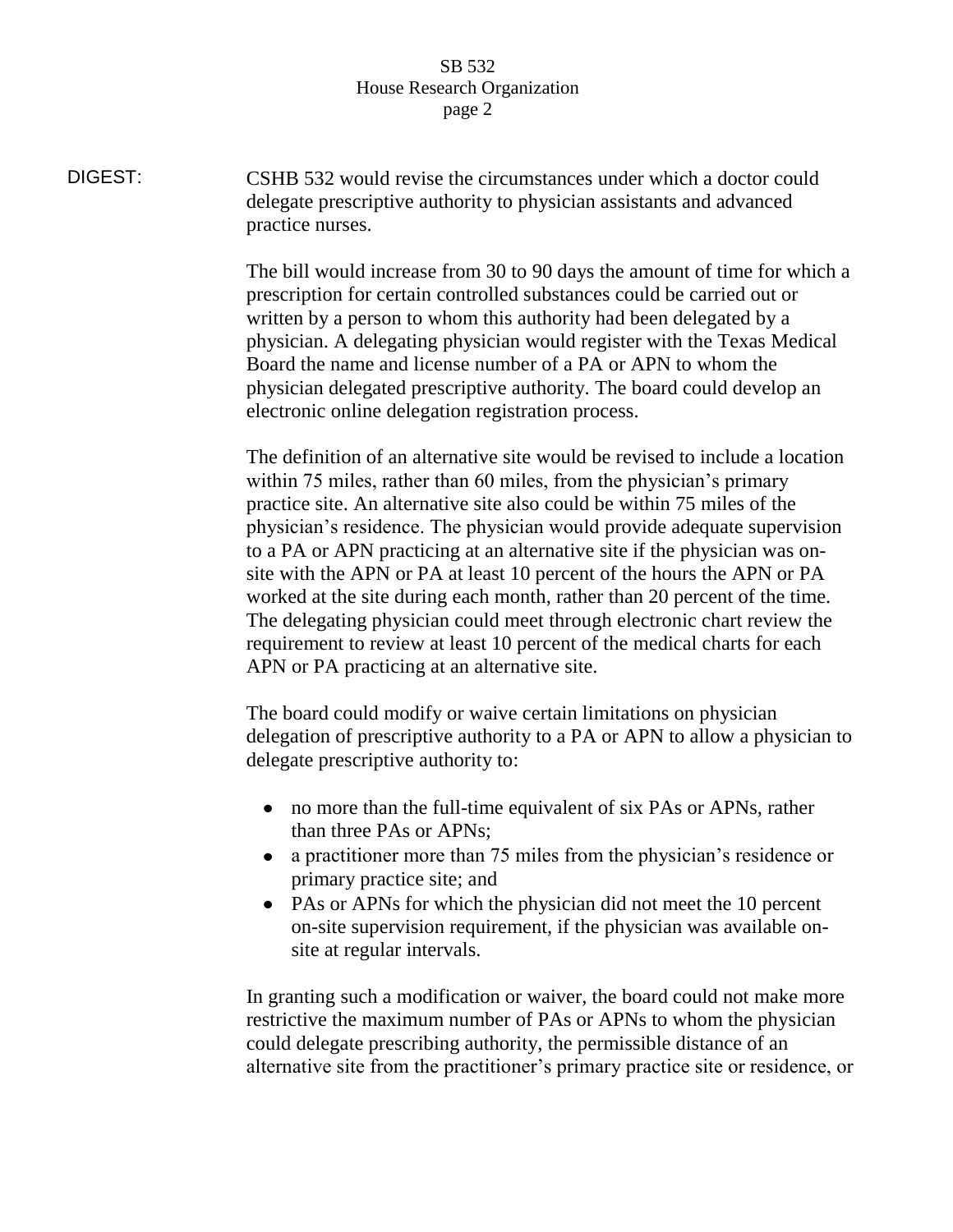the minimum amount of time a physician would be required to provide onsite supervision.

The bill also would add to the definition of a physician's primary practice site a practice location that provided care for established patients for a PA or APN who practiced on-site with the physician more than 50 percent of the time.

The bill would take effect September 1, 2009. The Texas Medical Board would have to adopt the rules to implement the revisions made by the bill by January 31, 2010.

**SUPPORTERS** SAY: CSSB 532 would expand modestly the circumstances under which a physician could delegate prescriptive authority to a PA or APN, in order to balance the need for increased patient access to healthcare with the need to maintain quality of care. The bill would acknowledge the ability of PAs and APNs to work safely under limited supervision and within their scope of practice to serve more patients. Physicians could use professional judgment to determine the circumstances under which it would be appropriate to request a waiver to delegate prescriptive authority to more practitioners or to take advantage of opportunities to ease direct supervision requirements for practitioners who practice farther away and to whom they have delegated prescriptive authority. The bill would give PAs and APNs more latitude to work, while maintaining adequate oversight and ultimate medical liability with a physician who remained accountable to the Texas Medical Board.

> As of March 2009, 118 counties were designated as health professional shortage areas for primary medical care by the U.S. Department of Health and Human Services. The health marketplaces in many states, including Texas, are finding ways to compensate for healthcare shortages, which are characterized by declining numbers of primary care physicians yet increasing numbers of PAs and APNs. By making these practitioners freer to work within their limited scope of practice at a doctor's satellite office or in a retail health clinic, many more patients with minor injuries or ailments could be served. Enabling PAs and APNs to address these issues frees physicians to focus on more complicated cases, for which their advanced training and education are necessary.

> Retail health clinics offer to consumers benefits such as extended weekday and weekend hours, convenient locations, and low-cost care. Because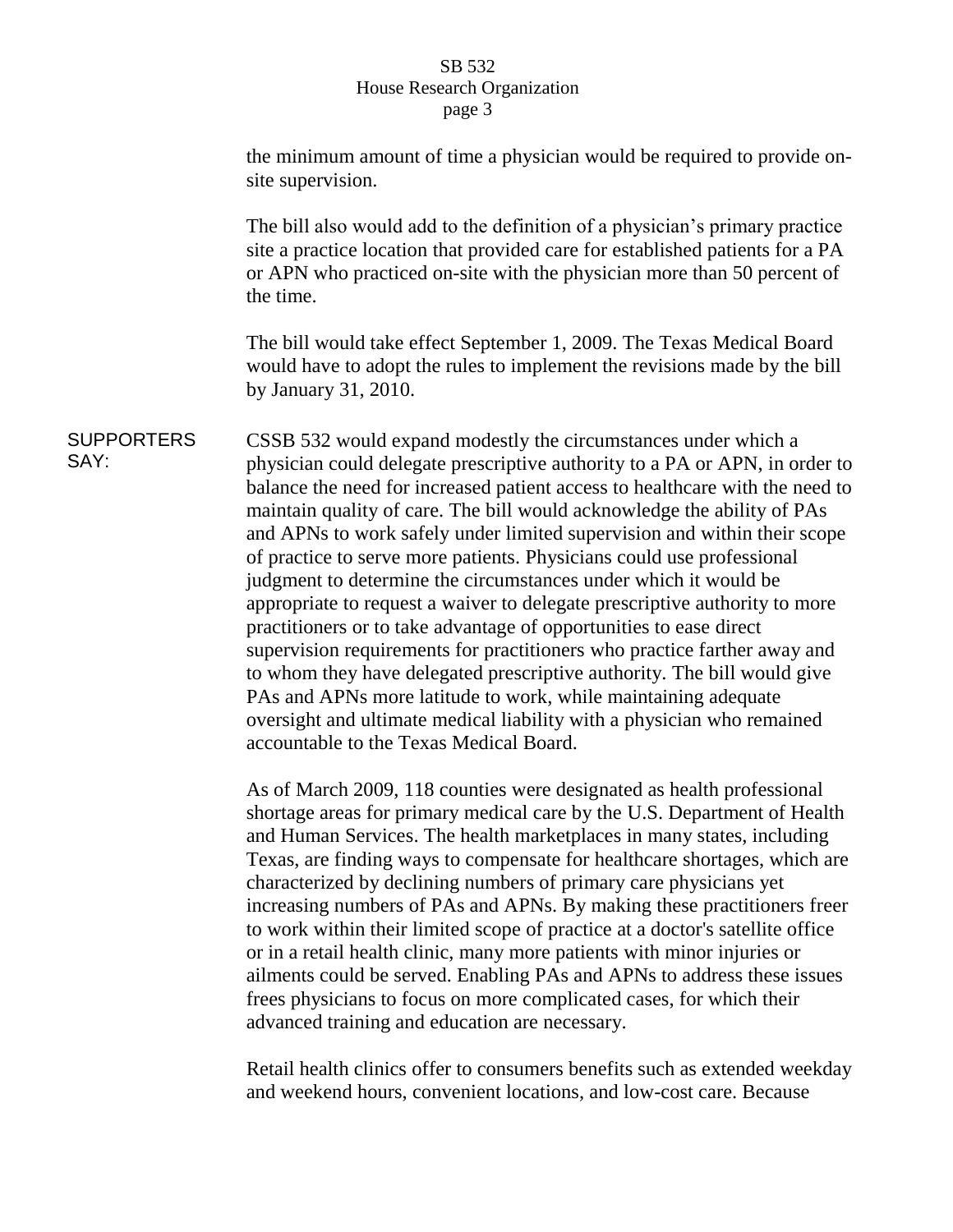retail health clinics offer a limited set of health services for common ailments and minor injuries, they ideally would be staffed by qualified PAs and APNs who could address minor health problems without the patient needing an appointment. Because of the shortage of health care providers in Texas, the bill would make an important advance in integrating retail health clinics into the healthcare system in a way that allowed PAs and APNs to act as liaisons to patient receipt of more comprehensive care through other health care providers.

Retail health clinics do not aim to replace a patient's medical home for more serious health issues and have demonstrated the potential to expand medical homes to more patients because practitioners at retail health clinics refer patients as necessary to a primary care physician. These clinics operate at more flexible hours than doctors' offices, allowing PAs and APNs to prescribe any necessary medication if a doctor's office was not open so that a condition did not worsen. The patient could be referred to a physician for follow-up care. Retail clinics also provide a more affordable option on evenings and weekends to people with less serious conditions who otherwise would seek care in an emergency room. If the PA or APN found that a person should seek emergency care, they could direct the patient to an emergency facility, yet in most cases a costly emergency room visit could be avoided.

Retail clinics provide patients with quick solutions to common health problems and allow Texas' primary care physicians to treat more serious conditions. In underserved areas, these facilities could be a local resource that prevented patients from having to travel long distances to see a doctor or to delay seeking care when a condition could worsen. Physicians still would be required to make regular visits to any alternative practice site and to review 10 percent of a PA or APN's charts to make sure these practitioners were providing quality care. PAs and APNs also would remain subject to their own professional licensing standards.

CSSB 532 would wisely not follow the lead of a small portion of states that allow APNs to practice entirely independently of physician oversight. Physicians have advanced training and have been taught to lead a health care team, whereas APNs have been trained and educated to act as part of that team, with the physician maintaining ultimate responsibility for patient care.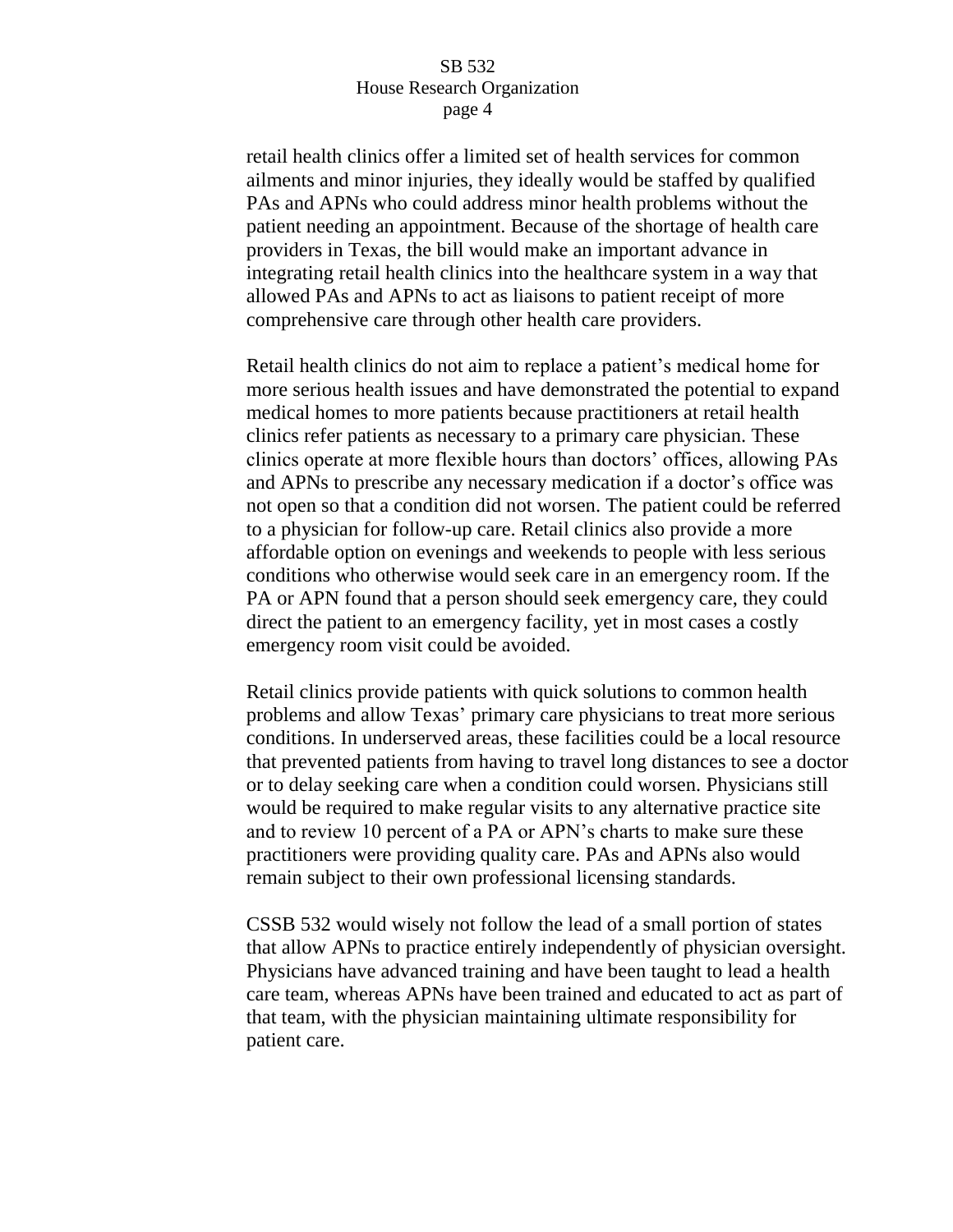| <b>OPPONENTS</b><br>SAY:                 | This bill would reduce the amount of supervision physicians must provide<br>for PAs and APNs working at alternative sites. People who begin to rely<br>on the care provided by PAs and APNs in such places as retail health<br>clinics could begin to think that these convenience clinics were an<br>adequate substitute for developing an ongoing relationship with a primary<br>care physician. Such clinics do not provide an adequate medical home.<br>Allowing the doctor to be on-site less often further would diminish the<br>opportunity that patients of retail health clinics had to see and be treated<br>by a practitioner who could provide more comprehensive services.                                                                                                                                                              |
|------------------------------------------|------------------------------------------------------------------------------------------------------------------------------------------------------------------------------------------------------------------------------------------------------------------------------------------------------------------------------------------------------------------------------------------------------------------------------------------------------------------------------------------------------------------------------------------------------------------------------------------------------------------------------------------------------------------------------------------------------------------------------------------------------------------------------------------------------------------------------------------------------|
|                                          | PAs and APNs working at retail health clinics, which remain largely<br>unregulated, could feel pressured to work outside their scope of practice as<br>these clinics attempted to attract a larger share of the health marketplace<br>by offering more comprehensive services. These clinics also could be<br>prone to conflicts of interest since they often are located next to a<br>pharmacy and therefore could be influenced to write more prescriptions.<br>These reasons substantiate the ongoing need for physicians to provide at<br>least the same amount of supervision as required under current law to<br>maintain a check on potential PA or APN practice issues.                                                                                                                                                                      |
| <b>OTHER</b><br><b>OPPONENTS</b><br>SAY: | While CSSB 532 would make some positive changes to address healthcare<br>access issues, the bill should go further to allow APNs to practice more<br>independently. Texas should join 10 states and the District of Columbia in<br>allowing APNs to practice independent of physician supervision. Short of<br>this change to practice, the bill further should increase the number of PAs<br>and APNs that physicians could supervise and authorize APNs to<br>prescribe Schedule II drugs rather than the existing authority to prescribe<br>Schedule III, IV, and V drugs.                                                                                                                                                                                                                                                                        |
|                                          | APNs' training and education are designed to prepare them to make<br>diagnoses and prescribe medications in the field of medicine in which they<br>specialize. APNs also are allowed to practice more independently in<br>certain locations, such as public schools or nursing homes. No research<br>shows that supervision requirements improve quality of care. Studies<br>demonstrate that APNs are taking care of the most underserved<br>populations, often lower-income and paying on a sliding scale. Instead of<br>taking advantage of APNs' full potential, Texas is losing many qualified<br>APNs who could expand healthcare to more Texans. It is a waste of<br>money and resources to educate these necessary members of the<br>healthcare workforce only to prompt them through burdensome<br>regulations to practice in other states. |